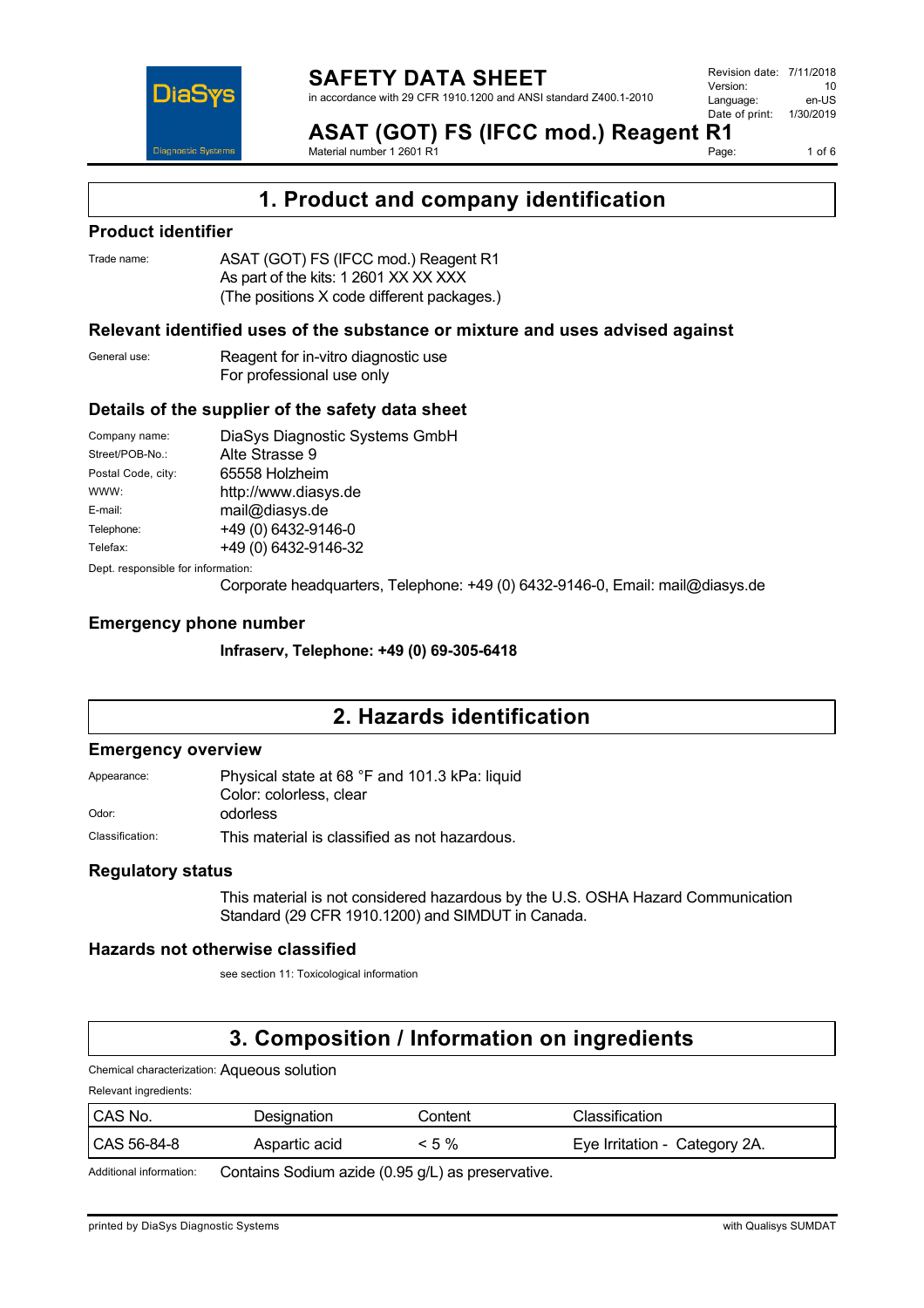

# **SAFETY DATA SHEET**

in accordance with 29 CFR 1910.1200 and ANSI standard Z400.1-2010

Revision date: 7/11/2018 Version: 10<br>I anguage: en-US Language: en-US<br>Date of print: 1/30/2019 Date of print:

# **ASAT (GOT) FS (IFCC mod.) Reagent R1**

Material number 1 2601 R1

Page: 2 of 6

## **4. First aid measures**

- In case of inhalation: Provide fresh air. If the casualty has difficulty breathing, call a doctor immediately.
- Following skin contact: Change contaminated clothing. Remove residues with water. In case of skin reactions, consult a physician.
- After eye contact: Immediately flush eyes with plenty of flowing water for 10 to 15 minutes holding eyelids apart. Remove contact lenses, if present and easy to do. Continue rinsing. In case of troubles or persistent symptoms, consult an opthalmologist.
- After swallowing: Rinse mouth thoroughly with water. Do not induce vomiting without medical advice. Have victim drink large quantities of water, with active charcoal if possible. Seek medical attention.

Never give anything by mouth to an unconscious person.

### **Most important symptoms/effects, acute and delayed**

After eye contact: May cause irritations.

## **Information to physician**

Treat symptomatically.

## **5. Fire fighting measures**

Flash point/flash point range:

not combustible

Auto-ignition temperature: No data available

Suitable extinguishing media:

Product is non-combustible. Extinguishing materials should therefore be selected according to surroundings.

### **Specific hazards arising from the chemical**

In case of fire may be liberated: Nitrogen oxides (NOx), carbon monoxide and carbon dioxide.

Protective equipment and precautions for firefighters:

Wear self-contained breathing apparatus.

Additional information: Do not allow fire water to penetrate into surface or ground water.

## **6. Accidental release measures**

Personal precautions: Avoid contact with skin and eyes. Wear appropriate protective equipment. Provide adequate ventilation.

Environmental precautions:

Do not allow to penetrate into soil, waterbodies or drains.

Methods for clean-up: Soak up with absorbent materials such as sand, siliceus earth, acid- or universal binder. Store in special closed containers and dispose of according to ordinance. Wash spill area with plenty of water.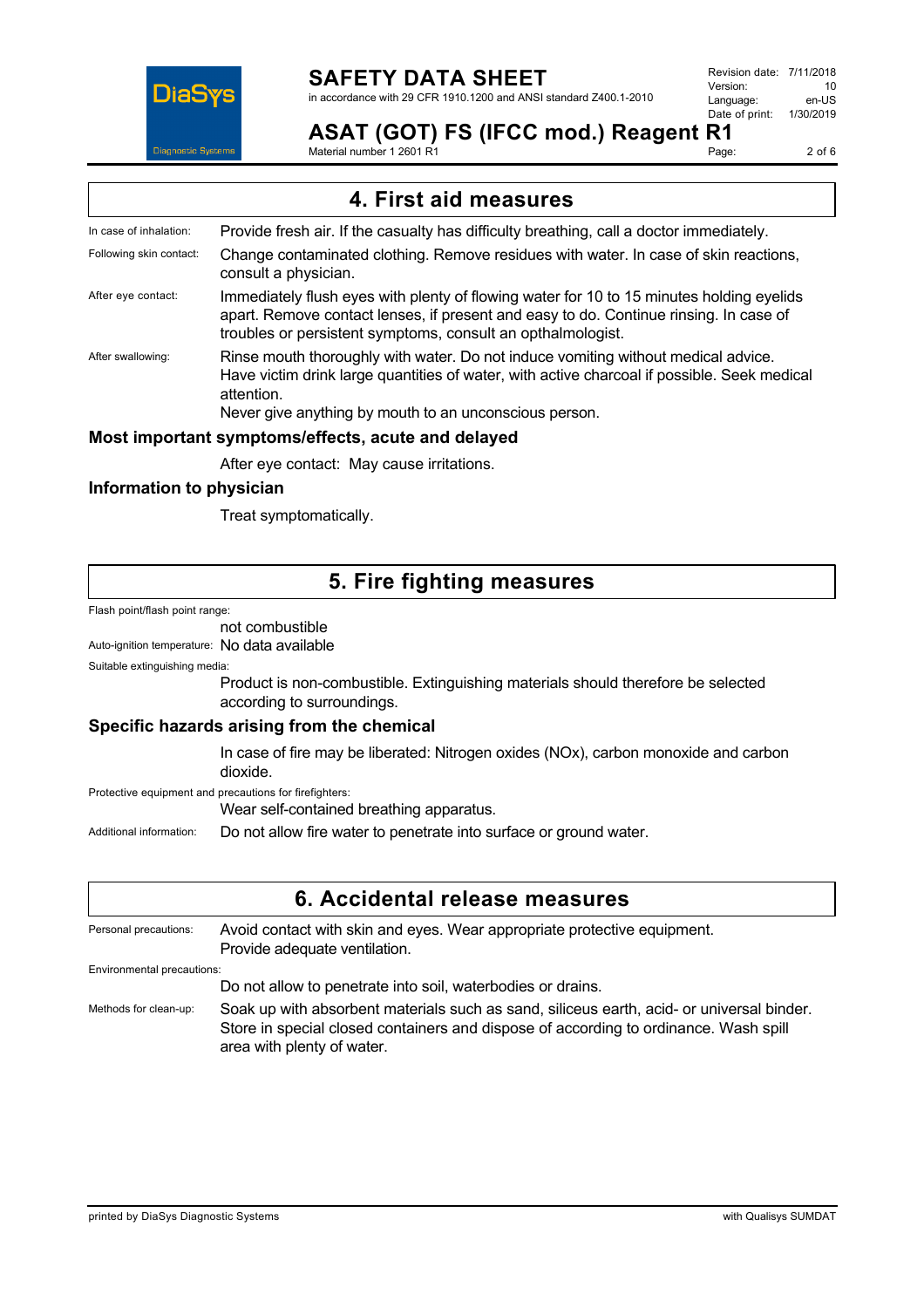

**ASAT (GOT) FS (IFCC mod.) Reagent R1** Material number 1 2601 R1

Page: 3 of 6

# **7. Handling and storage**

## **Handling**

Advices on safe handling: Avoid contact with skin and eyes. Wear appropriate protective equipment. Keep all containers, equipment and working place clean.

Provide adequate ventilation, and local exhaust as needed. Wash hands before breaks and after work. Do not eat, drink or smoke when using this product.

### **Storage**

Requirements for storerooms and containers:

Keep containers tightly closed and at a temperature between 35.6 °F and 46.4 °F. Protect from light. Do not freeze. Keep sterile.

Hints on joint storage: Do not store together with: Acids, alkalis.

# **8. Exposure controls / personal protection**

## **Engineering controls**

Provide adequate ventilation, and local exhaust as needed. See also information in chapter 7, section storage.

### **Personal protection equipment (PPE)**

| Eye/face protection             | Tightly sealed goggles according to OSHA Standard - 29 CFR: 1910.133 or ANSI<br>Z87.1-2010.                                                                                                                                    |
|---------------------------------|--------------------------------------------------------------------------------------------------------------------------------------------------------------------------------------------------------------------------------|
| Skin protection                 | Wear suitable protective clothing.                                                                                                                                                                                             |
|                                 | Protective gloves according to OSHA Standard - 29 CFR: 1910.138.<br>Glove material: Nitrile rubber - Breakthrough time: >480 min.<br>Observe glove manufacturer's instructions concerning penetrability and breakthrough time. |
| Respiratory protection:         | Provide adequate ventilation.                                                                                                                                                                                                  |
| General hygiene considerations: |                                                                                                                                                                                                                                |
|                                 | Avoid contact with skin and eyes. Change contaminated clothing.<br>March broads befour border and effectively Milcon with a dependent dutch an except                                                                          |

Wash hands before breaks and after work. When using do not eat, drink or smoke.

# **9. Physical and chemical properties**

### **Information on basic physical and chemical properties**

| Appearance:                              | Physical state at 68 °F and 101.3 kPa: liquid<br>Color: colorless, clear |
|------------------------------------------|--------------------------------------------------------------------------|
| Odor:                                    | odorless                                                                 |
| Odor threshold:                          | No data available                                                        |
| pH value:                                | at 98.6 $\degree$ F: 7.65                                                |
| Melting point/freezing point:            | No data available                                                        |
| Initial boiling point and boiling range: | No data available                                                        |
| Flash point/flash point range:           | not combustible                                                          |
| Evaporation rate:                        | No data available                                                        |
| Flammability:                            | No data available                                                        |
| Explosion limits:                        | No data available                                                        |
| Vapor pressure:                          | No data available                                                        |

printed by DiaSys Diagnostic Systems with Qualisys SUMDAT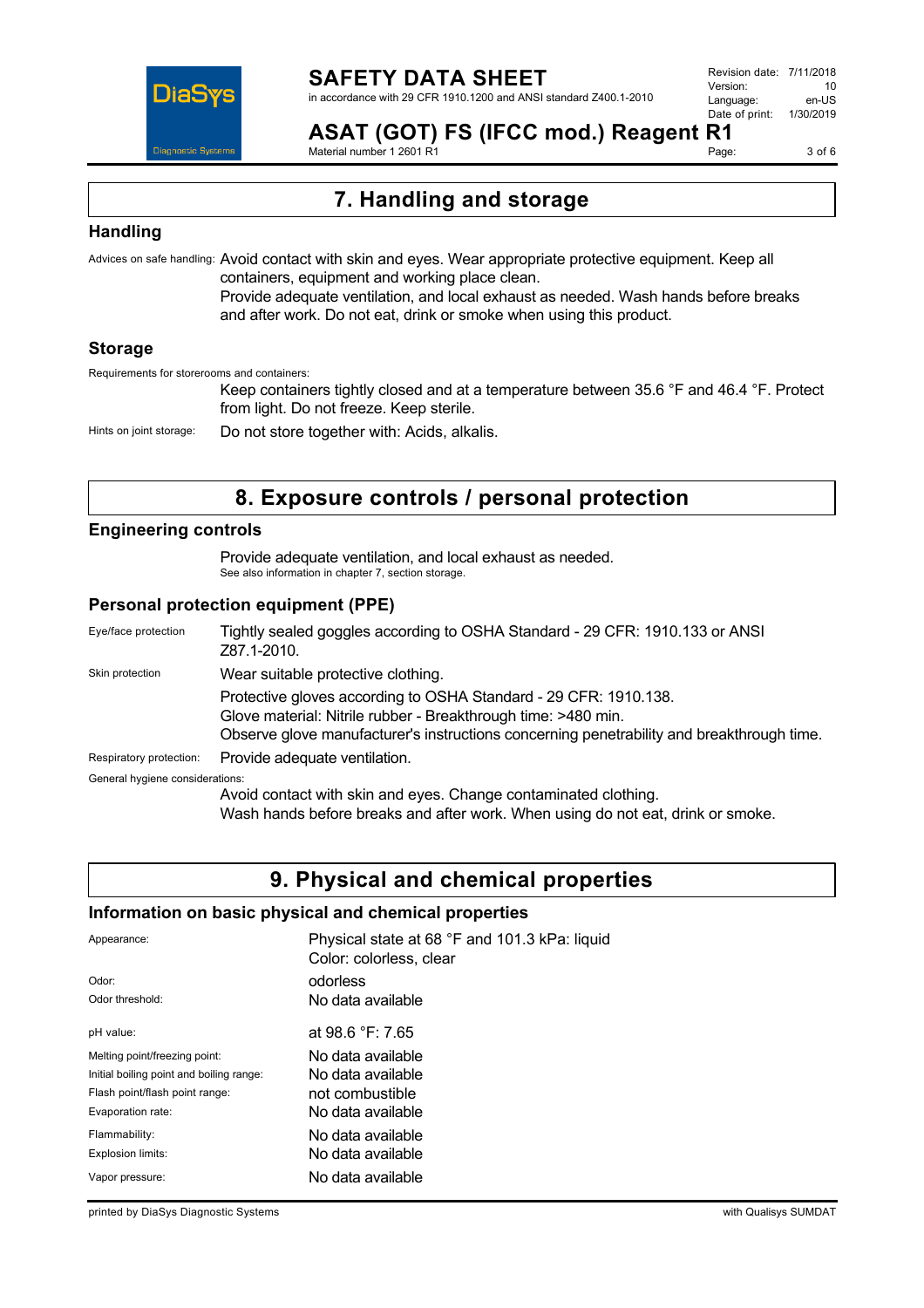

# **SAFETY DATA SHEET**

in accordance with 29 CFR 1910.1200 and ANSI standard Z400.1-2010

| Revision date: 7/11/2018 |           |
|--------------------------|-----------|
| Version:                 | 10        |
| Language:                | en-US     |
| Date of print:           | 1/30/2019 |
| - 4                      |           |

Page:

**ASAT (GOT) FS (IFCC mod.) Reagent R1** Material number 1 2601 R1

| ٠<br>n |  |
|--------|--|

| Vapor density:                          | No data available    |
|-----------------------------------------|----------------------|
| Density:                                | at 68 °F: 1.031 g/mL |
| Water solubility:                       | completely miscible  |
| Partition coefficient: n-octanol/water: | No data available    |
| Auto-ignition temperature:              | No data available    |
| Thermal decomposition:                  | No data available    |
| Additional information:                 | No data available    |

# **10. Stability and reactivity**

| Reactivity:                                                 | No data available                                                                                                   |
|-------------------------------------------------------------|---------------------------------------------------------------------------------------------------------------------|
| Chemical stability:                                         | Stable under recommended storage conditions.                                                                        |
| Possibility of hazardous reactions                          | No hazardous reactions known.                                                                                       |
| Conditions to avoid:                                        | Protect against heat /sun rays.                                                                                     |
| Incompatible materials:                                     | Acids, alkalis                                                                                                      |
| Hazardous decomposition products:<br>Thermal decomposition: | No hazardous decomposition products when regulations for storage and handling are<br>observed.<br>No data available |

# **11. Toxicological information**

### **Toxicological tests**

| Toxicological effects: | Acute toxicity (oral): Lack of data.                                                                                                                                                                                                              |
|------------------------|---------------------------------------------------------------------------------------------------------------------------------------------------------------------------------------------------------------------------------------------------|
|                        | Acute toxicity (dermal): Lack of data.                                                                                                                                                                                                            |
|                        | Acute toxicity (inhalative): Lack of data.                                                                                                                                                                                                        |
|                        | Skin corrosion/irritation: Lack of data.                                                                                                                                                                                                          |
|                        | Serious eye damage/irritation: Based on available data, the classification criteria are not<br>met.                                                                                                                                               |
|                        | Sensitisation to the respiratory tract: Lack of data.                                                                                                                                                                                             |
|                        | Skin sensitisation: Lack of data.                                                                                                                                                                                                                 |
|                        | Germ cell mutagenicity/Genotoxicity: Lack of data.                                                                                                                                                                                                |
|                        | Carcinogenicity: Lack of data.                                                                                                                                                                                                                    |
|                        | Reproductive toxicity: Lack of data.                                                                                                                                                                                                              |
|                        | Effects on or via lactation: Lack of data.                                                                                                                                                                                                        |
|                        | Specific target organ toxicity (single exposure): Lack of data.                                                                                                                                                                                   |
|                        | Specific target organ toxicity (repeated exposure): Lack of data.                                                                                                                                                                                 |
|                        | Aspiration hazard: Lack of data.                                                                                                                                                                                                                  |
| Other information:     | Contains Sodium azide (0.95 g/L):<br>After resorption of toxic quantities: headache, dizziness, nausea, cough, vomiting,<br>spasms, breathing paralysis, CNS disorders, low blood pressure, cardiovascular failure,<br>unconsciousness, collapse. |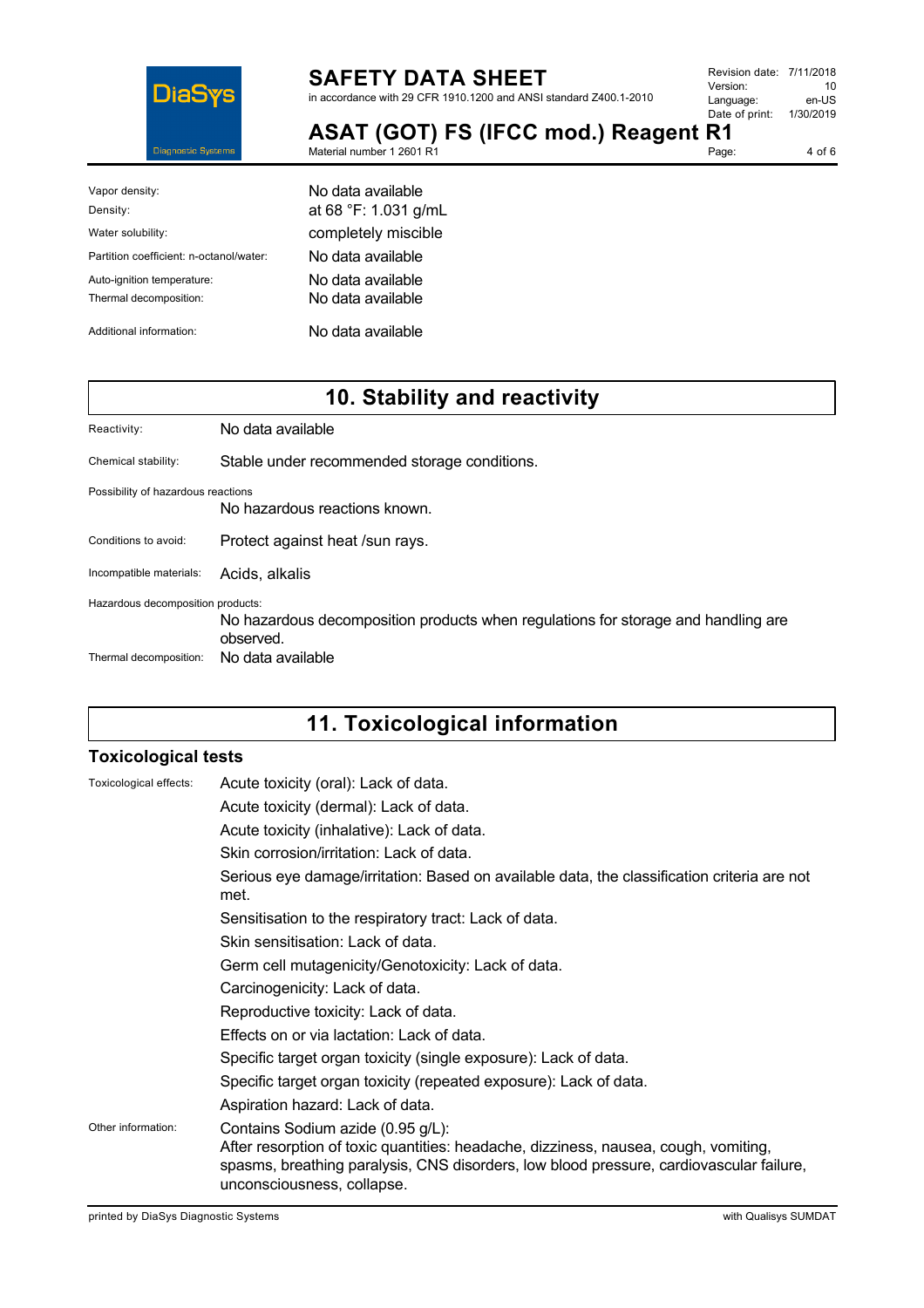

5 of 6

### **Symptoms**

After eye contact: May cause irritations.

Material number 1 2601 R1

# **12. Ecological information**

## **Ecotoxicity**

Further details: No data available

### **Mobility in soil**

No data available

## **Persistence and degradability**

Further details: No data available

### **Additional ecological information**

General information: Do not allow to enter into ground-water, surface water or drains.

## **13. Disposal considerations**

### **Product**

Recommendation: Special waste. Dispose of waste according to applicable legislation.

### **Contaminated packaging**

Recommendation: Dispose of waste according to applicable legislation. Non-contaminated packages may be recycled.

# **14. Transport information**

#### **USA: Department of Transportation (DOT)**

Proper shipping name: Not restricted

# **Sea transport (IMDG)**

Proper shipping name: Not restricted Marine pollutant: no

#### **Air transport (IATA)**

Proper shipping name: Not restricted

#### **Further information**

No dangerous good in sense of these transport regulations.

# **15. Regulatory information**

### **National regulations - U.S. Federal Regulations**

Aspartic acid: TSCA Inventory: listed TSCA HPVC: not listed